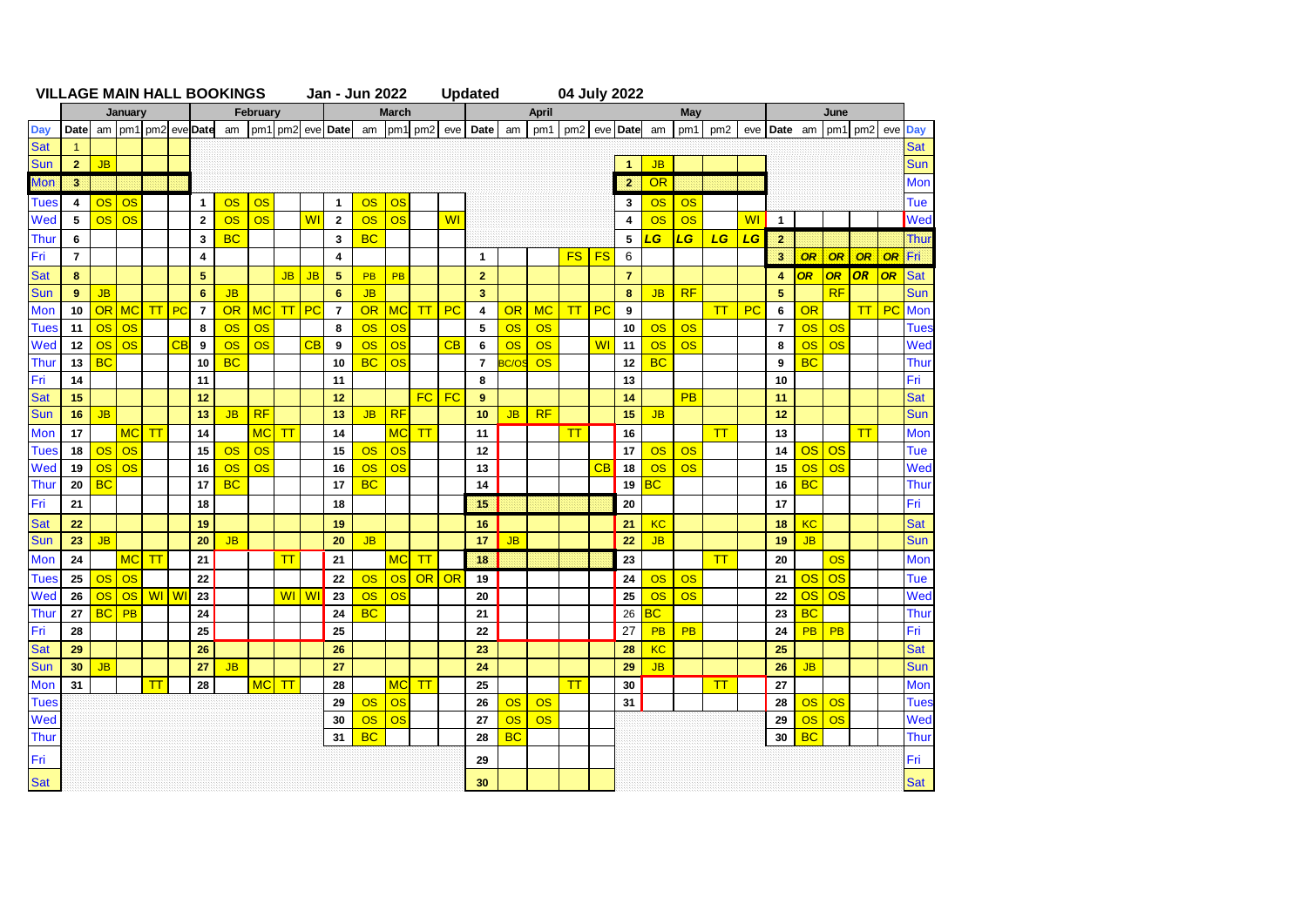|             | <b>Jul - Dec 2022</b> |           |           |           |                         |                 |           |               |         |           |                         |           |                                 | <b>Updated</b>  |           |                         |           |           |                         | 04 July 2022   |                         |                 |             |                 |           |                         |                        |           |              |           |            |
|-------------|-----------------------|-----------|-----------|-----------|-------------------------|-----------------|-----------|---------------|---------|-----------|-------------------------|-----------|---------------------------------|-----------------|-----------|-------------------------|-----------|-----------|-------------------------|----------------|-------------------------|-----------------|-------------|-----------------|-----------|-------------------------|------------------------|-----------|--------------|-----------|------------|
|             | July                  |           |           |           |                         |                 |           | <b>August</b> |         |           |                         | September |                                 |                 | October   |                         |           |           |                         |                |                         | <b>November</b> |             |                 |           |                         |                        |           |              |           |            |
| Day         | Date                  | am        | pm1       |           |                         | pm2 eve Date    | am        |               | pm1 pm2 |           | evel Date               | am        | pm1                             | pm <sub>2</sub> | eve       | Date                    | am        | pm1       | pm <sub>2</sub>         |                | eve Date                | am              | pm1         | pm <sub>2</sub> | eve       | Date                    | am                     | pm1       | pm2 eve      |           | Day        |
| <b>Sun</b>  |                       |           |           |           |                         |                 |           |               |         |           |                         |           |                                 |                 |           |                         |           |           |                         |                |                         |                 |             |                 |           |                         |                        |           |              |           | Sun        |
| Mon         |                       |           |           |           |                         |                 |           |               |         |           |                         |           |                                 |                 |           |                         |           |           |                         |                |                         |                 |             |                 |           |                         |                        |           |              |           | Mon        |
| Tue         |                       |           |           |           |                         |                 |           |               |         |           |                         |           |                                 |                 |           |                         |           |           |                         |                | $\mathbf{1}$            |                 |             |                 |           |                         |                        |           |              |           | <b>Tue</b> |
| Wed         |                       |           |           |           |                         |                 |           |               |         |           |                         |           |                                 |                 |           |                         |           |           |                         |                | $\overline{2}$          |                 |             |                 | <b>WI</b> |                         |                        |           |              |           | Wed        |
| Thu         |                       |           |           |           |                         |                 |           |               |         |           | 1                       |           |                                 |                 |           |                         |           |           |                         |                | 3                       |                 |             |                 |           | $\mathbf{1}$            |                        |           |              |           | Thu        |
| Fri         | $\mathbf{1}$          |           |           |           |                         |                 |           |               |         |           | $\overline{2}$          |           |                                 |                 |           |                         |           |           |                         |                | $\overline{\mathbf{4}}$ |                 |             |                 |           | $\overline{2}$          | <b>OR</b>              | <b>OR</b> | <b>OR OR</b> |           | Fri        |
| <b>Sat</b>  | $\overline{2}$        | <b>PB</b> | <b>PB</b> | PB        |                         |                 |           |               |         |           | 3                       |           |                                 |                 |           | $\overline{1}$          |           |           | WI                      | <b>WI</b>      | 5                       |                 |             |                 |           | $\overline{\mathbf{3}}$ |                        |           |              |           | <b>Sat</b> |
| Sun         | 3                     | <b>JB</b> | RF        |           |                         |                 |           |               |         |           | $\overline{\mathbf{4}}$ | <b>JB</b> |                                 |                 |           | $\overline{2}$          | <b>JB</b> |           |                         |                | $6\phantom{1}6$         | <b>JB</b>       | RF          |                 |           | 4                       | <b>JB</b>              | RF        |              |           | Sun        |
| Mon         | 4                     |           |           | T         | <b>IPC</b>              | $\mathbf{1}$    |           |               | TΤ      |           | 5                       |           |                                 | TT              | PC        | 3                       |           |           | $\mathsf{T}$            | PC             | $\overline{7}$          |                 |             | T               | PC        | 5                       |                        |           | $TT$ PC      |           | Mon        |
| Tue         | 5                     | OS        | OS        |           |                         | $\mathbf{2}$    |           |               |         |           | 6                       | OS        | OS                              |                 |           | $\overline{\mathbf{4}}$ | <b>OS</b> | <b>OS</b> |                         |                | 8                       | <b>OS</b>       | OS          |                 |           | 6                       | <b>OS</b>              | <b>OS</b> |              |           | Tue        |
| Wed         | 6                     | <b>OS</b> | OS        |           | <b>WI</b>               | 3               |           |               |         | <b>WI</b> | $\overline{7}$          | <b>OS</b> | <b>OS</b>                       |                 | <b>WI</b> | 5                       | <b>OS</b> | <b>OS</b> |                         | W <sub>l</sub> | 9                       | <b>OS</b>       | OS          |                 | CB        | $\overline{7}$          | $\overline{\text{OS}}$ | <b>OS</b> |              | <b>WI</b> | Wec        |
| Thu         | $\overline{7}$        | <b>BC</b> |           |           |                         | 4               |           |               |         |           | 8                       | <b>BC</b> |                                 |                 |           | 6                       | <b>BC</b> |           |                         |                | 10                      | <b>BC</b>       |             |                 |           | 8                       | <b>BC</b>              |           |              |           | Thu        |
| Fri         | 8                     |           |           |           |                         | 5               |           |               |         |           | 9                       |           |                                 |                 |           | $\overline{7}$          |           |           |                         |                | 11                      |                 |             |                 |           | 9                       |                        | OR        | OR OR        |           | Fri        |
| <b>Sat</b>  | 9                     |           |           |           | <b>PB</b> <sub>PB</sub> | 6               |           |               |         |           | 10                      |           |                                 |                 |           | 8                       |           |           |                         |                | 12                      |                 |             |                 |           | 10                      | OR                     | OR        | OR           | OR        | <b>Sat</b> |
| Sun         | 10                    | <b>JB</b> | <b>JB</b> |           |                         | $\overline{7}$  | <b>JB</b> |               |         |           | 11                      | <b>JB</b> | RF                              |                 |           | 9                       | <b>JB</b> | <b>RF</b> |                         |                | 13                      | <b>JB</b>       |             |                 |           | 11                      | <b>JB</b>              |           |              |           | Sun        |
| <b>Mon</b>  | 11                    |           |           | T         |                         | 8               |           |               | T       |           | 12                      |           |                                 | $\mathsf{T}$    |           | 10                      |           |           | $\overline{\mathsf{H}}$ |                | 14                      |                 |             | T               |           | 12                      |                        |           | $\mathsf{T}$ |           | Mon        |
| Tue         | 12                    | <b>OS</b> | <b>OS</b> |           |                         | 9               |           |               |         |           | 13                      | OS        | <b>OS</b>                       |                 |           | 11                      | <b>OS</b> | <b>OS</b> |                         |                | 15                      | <b>OS</b>       | OS          |                 |           | 13                      | <b>OS</b>              | <b>OS</b> |              |           | Tue        |
| Wed         | 13                    | <b>OS</b> | OS        | OS        | <b>los</b>              | 10              |           |               |         |           | 14                      | <b>OS</b> | OS                              |                 | CB        | 12                      | <b>OS</b> | <b>OS</b> |                         | CB             | 16                      | <b>OS</b>       | <b>OS</b>   |                 | CB        | 14                      | <b>OS</b>              | <b>OS</b> |              | CB        | Wec        |
| Thu         | 14                    | <b>BC</b> |           |           |                         | 11              |           |               |         |           | 15                      | <b>BC</b> |                                 |                 |           | 13                      | <b>BC</b> |           |                         |                | 17                      | <b>BC</b>       |             |                 |           | 15                      | <b>BC</b>              |           |              |           | Thu        |
| Fri         | 15                    | OR        | OR        | OR OF     |                         | 12              |           |               |         |           | 16                      |           |                                 |                 |           | 14                      |           |           |                         |                | 18                      |                 |             |                 |           | 16                      |                        |           |              |           | Fri        |
| <b>Sat</b>  | 16                    |           | <b>FS</b> | <b>FS</b> |                         | 13              |           |               |         |           | 17                      | <b>FS</b> | $FS$ <sub><math>FS</math></sub> |                 | <b>FS</b> | 15                      |           |           |                         |                | 19                      |                 |             | <b>PB</b>       | PB        | 17                      |                        |           |              |           | <b>Sat</b> |
| Sun         | 17                    | <b>JB</b> | PB        |           |                         | 14              | <b>JB</b> |               |         |           | 18                      | <b>JB</b> | PB                              |                 |           | 16                      | <b>JB</b> |           |                         |                | 20                      | <b>JB</b>       |             |                 |           | 18                      | <b>JB</b>              | <b>JB</b> | <b>JB</b>    | JB        | Sun        |
| Mon         | 18                    |           |           | T         |                         | 15              |           |               | T       |           | 19                      |           |                                 | $\mathsf{T}$    |           | 17                      |           |           | $\boldsymbol{\pi}$      |                | 21                      |                 |             | TT              |           | 19                      |                        |           | T            |           | Mon        |
| Tue         | 19                    | <b>OS</b> | OS        |           |                         | 16              |           |               |         |           | 20                      | OS        | <b>OS</b>                       |                 |           | 18                      | OS        | <b>OS</b> |                         |                | 22                      | OS              | OS          |                 |           | 20                      |                        |           |              |           | Tue        |
| Wed         | 20                    | <b>OS</b> | OS        |           |                         | 17              |           |               |         |           | 21                      | OS        | <b>OS</b>                       | CB              | CB        | 19                      | <b>OS</b> | <b>OS</b> |                         | CB             | 23                      | <b>OS</b>       | <b>OS</b>   |                 | CB        | 21                      |                        |           |              | CB        | Wed        |
| Thu         | 21                    | C/O       | OS        |           |                         | 18              |           |               |         |           | 22                      | <b>BC</b> |                                 |                 |           | 20                      | <b>BC</b> |           |                         |                | 24                      | <b>BC</b>       |             |                 |           | 22                      |                        |           |              |           | Thu        |
| Fri         | 22                    |           |           |           |                         | 19              |           |               |         |           | 23                      |           |                                 |                 |           | 21                      |           |           |                         |                | 25                      | <b>PB</b>       | <b>PB/F</b> | <b>FS</b>       | <b>FS</b> | 23                      |                        |           |              |           | Fri        |
| <b>Sat</b>  | 23                    |           |           |           |                         | 20              |           |               |         |           | 24                      | <b>OR</b> | OR                              | OR              | OR        | 22                      |           |           | <b>JB</b>               | <b>JB</b>      | 26                      |                 |             |                 |           | 24                      |                        |           |              |           | Sat        |
| Sun         | 24                    | <b>JB</b> |           |           |                         | $\overline{21}$ | <b>JB</b> |               |         |           | 25                      | <b>JB</b> |                                 |                 |           | 23                      | <b>JB</b> |           |                         |                | 27                      | <b>JB</b>       |             |                 |           | 25                      |                        |           |              |           | Sun        |
| Mon         | 25                    |           |           | T         |                         | 22              |           |               | T       |           | 26                      |           |                                 | T               |           | 24                      |           |           | $\overline{\mathsf{H}}$ |                | 28                      |                 |             | T               |           | 26                      |                        |           |              |           | Mon        |
| Tue         | 26                    |           |           |           |                         | $\overline{23}$ |           |               |         |           | 27                      | OS        | <b>OS</b>                       |                 |           | 25                      |           |           |                         |                | 29                      | <b>OS</b>       | OS          |                 |           | $\overline{27}$         |                        |           |              |           | <b>Tue</b> |
| Wed         | 27                    |           |           |           |                         | 24              |           |               |         |           | 28                      | OS        | OS                              |                 | CB        | 26                      |           |           |                         | CB             | 30                      | <b>OS</b>       | <b>OS</b>   |                 | CB        | 28                      |                        |           |              | CB        | Wed        |
| Thu         | 28                    |           |           |           |                         | 25              |           |               |         |           | 29                      | <b>BC</b> |                                 |                 |           | 27                      |           |           |                         |                |                         |                 |             |                 |           | 29                      |                        |           |              |           | Thu        |
| Fri         | 29                    | <b>PB</b> | PB        |           |                         | 26              | PB        | PB            |         |           | 30                      | <b>PB</b> | PB                              |                 |           | 28                      | <b>PB</b> | <b>PB</b> |                         |                |                         |                 |             |                 |           | 30                      | PB                     | PB        |              |           | Fri        |
| <b>Sat</b>  | 30                    |           |           |           |                         | 27              |           |               |         |           |                         |           |                                 |                 |           | 29                      |           |           | <b>PB</b>               | <b>PB</b>      |                         |                 |             |                 |           | 31                      |                        |           |              |           | Sat        |
| Sun         | 31                    | <b>JB</b> |           |           |                         | 28              | <b>JB</b> |               |         |           |                         |           |                                 |                 |           | 30                      | <b>JB</b> |           |                         |                |                         |                 |             |                 |           |                         |                        |           |              |           |            |
| <b>Mon</b>  |                       |           |           |           |                         | 29              |           |               |         |           |                         |           |                                 |                 |           | 31                      |           |           | $\boldsymbol{\pi}$      |                |                         |                 |             |                 |           |                         |                        |           |              |           |            |
| <b>Tues</b> |                       |           |           |           |                         | 30              |           |               |         |           |                         |           |                                 |                 |           |                         |           |           |                         |                |                         |                 |             |                 |           |                         |                        |           |              |           |            |
| Wed         |                       |           |           |           |                         | 31              |           |               |         |           |                         |           |                                 |                 |           |                         |           |           |                         |                |                         |                 |             |                 |           |                         |                        |           |              |           |            |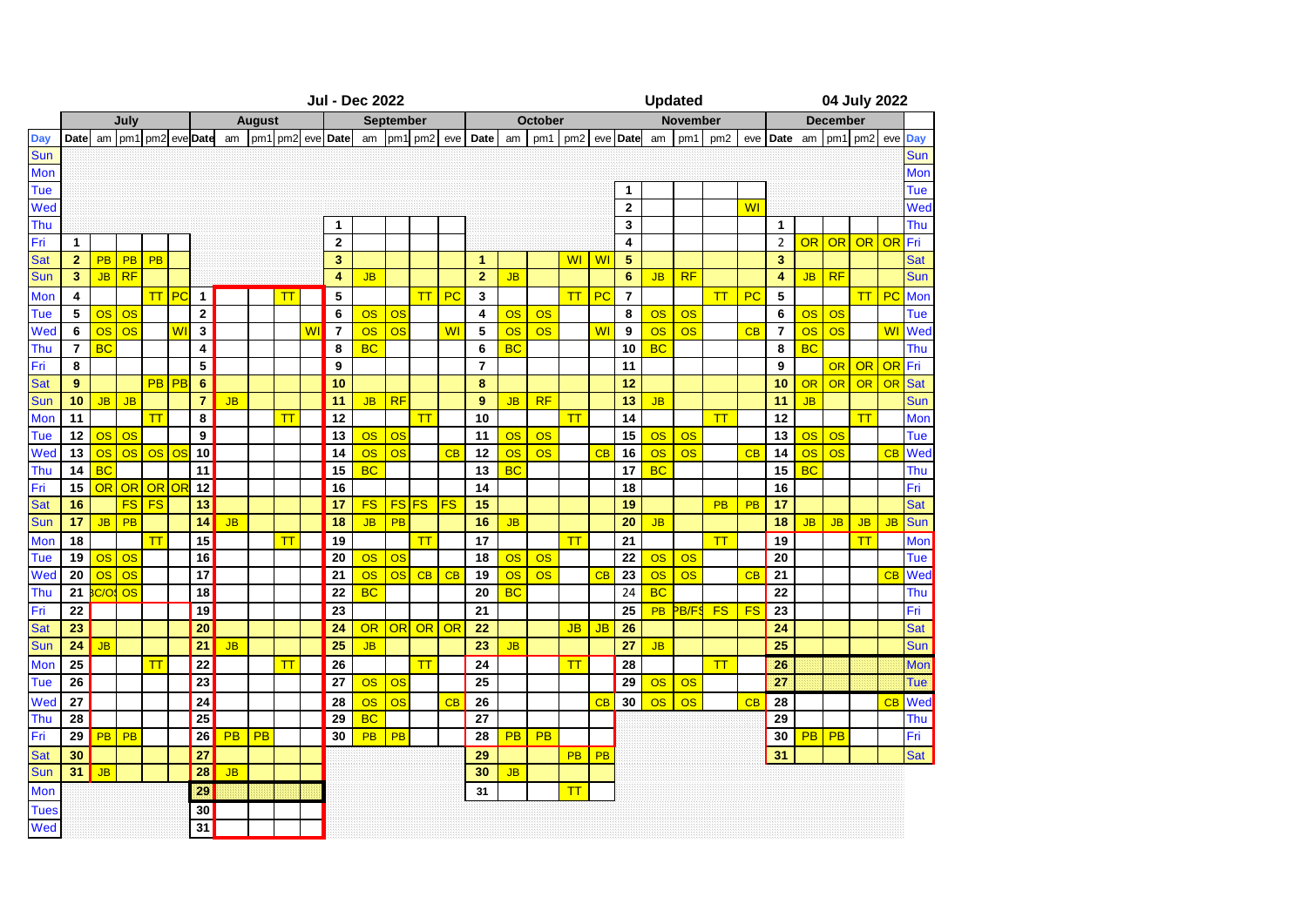|                      | Contact         |                         |                                                                                              | Di Noller - Bookings                                            |                                 |  |  |  |  |  |  |
|----------------------|-----------------|-------------------------|----------------------------------------------------------------------------------------------|-----------------------------------------------------------------|---------------------------------|--|--|--|--|--|--|
|                      | Online          |                         |                                                                                              | www.occold.onesuffolk.net                                       |                                 |  |  |  |  |  |  |
|                      | <b>Email</b>    |                         |                                                                                              | villagehall@occold.com                                          |                                 |  |  |  |  |  |  |
|                      | <b>Tel</b>      |                         | 01379 678198                                                                                 |                                                                 |                                 |  |  |  |  |  |  |
|                      | <b>Address</b>  |                         |                                                                                              | 8 Ash Tree Close, Occold IP23 7LD                               |                                 |  |  |  |  |  |  |
| <b>Session times</b> | am              |                         | <b>Actual start and finish times are not shown - please contact Di Noller</b><br>0800 - 1300 |                                                                 |                                 |  |  |  |  |  |  |
|                      | pm1             |                         | 1300 - 1700                                                                                  | if you wish to enguire about a booking that appears to be taken |                                 |  |  |  |  |  |  |
|                      | pm <sub>2</sub> |                         | 1700 - 1930                                                                                  | <b>BOOKINGS IN BOLD ITALICS ARE PROVISIONAL</b>                 |                                 |  |  |  |  |  |  |
|                      | eve             |                         | 1930 onwards                                                                                 | <b>Bank Holidays</b>                                            | School Holidays                 |  |  |  |  |  |  |
|                      |                 |                         |                                                                                              |                                                                 |                                 |  |  |  |  |  |  |
|                      | <b>BC</b>       |                         | Bellycise for over 50's                                                                      | <b>Key to hirers</b>                                            | atownrow@gmail.com              |  |  |  |  |  |  |
|                      | CB              |                         | <b>Carpet Bowls Club</b>                                                                     |                                                                 | margi.binky@gmail.com           |  |  |  |  |  |  |
|                      | <b>FC</b>       | <b>Football Club</b>    |                                                                                              |                                                                 | adam.chittock@talk21.com        |  |  |  |  |  |  |
|                      | FG              | <b>Flower Guild</b>     |                                                                                              |                                                                 | jayne@medpac.co.uk              |  |  |  |  |  |  |
|                      | <b>FS</b>       |                         | Friends of Occold School                                                                     |                                                                 | Friends@occoldprimaryschool.org |  |  |  |  |  |  |
|                      | <b>JB</b>       |                         | Jubilee Baptist Church                                                                       |                                                                 | jubileebaptist@occold.com       |  |  |  |  |  |  |
|                      | <b>TK</b>       | Tai Kwando              |                                                                                              |                                                                 | iipulford@hotmail.com           |  |  |  |  |  |  |
|                      | LG              |                         |                                                                                              | Local, General or Other Election, Polling Station               | villagehall@occold.com          |  |  |  |  |  |  |
|                      | <b>MC</b>       | <b>Mobility Classes</b> |                                                                                              |                                                                 | atownrow@gmail.com              |  |  |  |  |  |  |
|                      | <b>NA</b>       | Not available           |                                                                                              |                                                                 | villagehall@occold.com          |  |  |  |  |  |  |
|                      | <b>OR</b>       |                         |                                                                                              | Occold Recreational & Amenities Council (ORAC)                  | orac.secretary@occold.com       |  |  |  |  |  |  |
|                      | OS              |                         | <b>Occold Primary School</b>                                                                 |                                                                 | school@occold.com               |  |  |  |  |  |  |
|                      | <b>PB</b>       | Private Booking         |                                                                                              | villagehall@occold.com                                          |                                 |  |  |  |  |  |  |
|                      | PC              |                         | Occold Parish Council                                                                        |                                                                 | parishcouncil@occold.com        |  |  |  |  |  |  |
|                      | <b>RF</b>       | <b>Rockin Foxes</b>     |                                                                                              |                                                                 | sharonwentworth@btinternet.com  |  |  |  |  |  |  |
|                      | <b>SM</b>       |                         |                                                                                              | Ss Michael & All Angels PCC                                     | stephen.hubner@shepwedd.co.uk   |  |  |  |  |  |  |
|                      | T               |                         | <b>Table Tennis Club</b>                                                                     |                                                                 | davecoxdvc@aol.com              |  |  |  |  |  |  |
|                      | WI              |                         |                                                                                              | Redlingfield & Occold Women's Institute                         | carolpeters1950@outlook.com     |  |  |  |  |  |  |